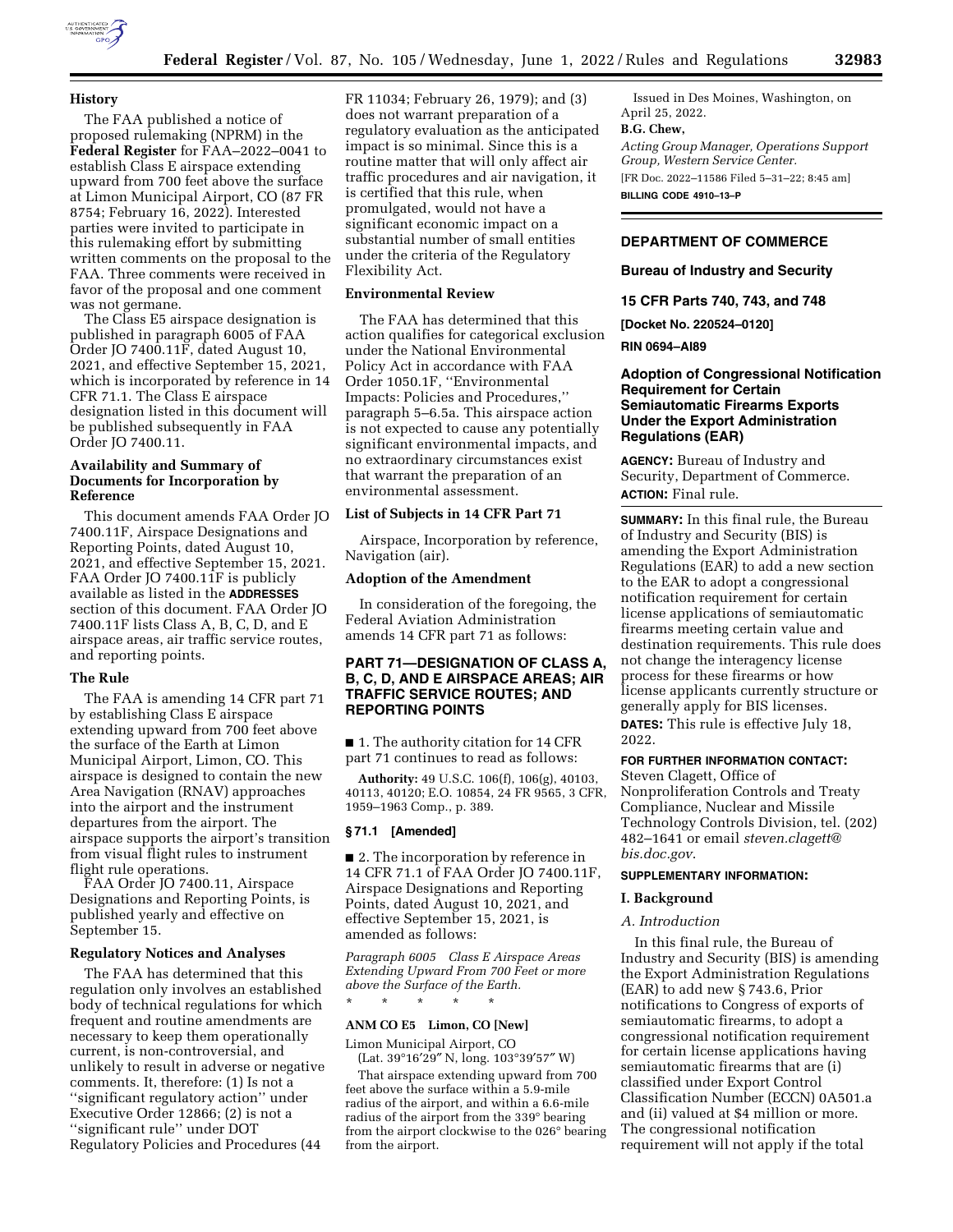value of the application is valued at \$4 million or more but contains 0A501.a semiautomatic firearms valued at less than \$4 million. Further, the congressional notification requirement will not apply to license applications if the 0A501.a semiautomatic firearms are destined for countries in Country Group A:5 or A:6 (see supplement no.1 to part 740 of the EAR), with the exception of Mexico, South Africa, and Turkey. The congressional notification requirement will also not apply to exports to personnel and agencies of the U.S. Government under License Exception GOV (§ 740.11(b) of the EAR) or when for the official use by an agency of the North Atlantic Treaty Organization (NATO).

This congressional notification requirement is warranted because of the unique nature of 0A501.a semiautomatic firearms and their prior jurisdiction under the International Traffic in Arms Regulations (ITAR). While the Commerce Control List (CCL) has long controlled certain firearms, the firearms subject to this congressional notification requirement are often used by military and law enforcement personnel, as well as for recreational purposes. Those items were transferred to BIS's jurisdiction in a final rule published on January 23, 2020 (85 FR 4136) identifying firearms, guns, ammunition and related articles that no longer warranted control on the U.S. Munitions List and were transferred to the CCL. Prior to the March 9, 2020 effective date for that rule, 0A501.a semiautomatic firearms required congressional notification pursuant to § 123.15(a)(3) of the ITAR for licenses in the amount of \$1 million or more. Through publication of this rule, BIS is adopting congressional notifications based on the criteria in the new § 743.6 of the EAR for certain export licenses of these items.

While the ITAR's congressional notification requirement is informative for developing new § 743.6 of the EAR, BIS is utilizing a different scope for this congressional notification requirement. Under the EAR, exporters can make a good faith estimate of the quantity and value of exports needed over the standard four-year validity period of a BIS license. This can include a license covering multiple purchase orders or anticipated purchase orders. Under the ITAR, DSP–5 licenses are generally tied to a single purchase order. To account for these differences, BIS is using \$4 million as the value for the congressional notification requirement under § 743.6, which is an equivalent annual average of \$1 million in potential exports per year during the

validity period of the license. Essentially, the value threshold in § 743.6 will be four times the value of the ITAR's value threshold in § 123.15(a)(3) reflecting the difference in licensing requirements. Additionally, because these semiautomatic firearms are less sensitive than the fullyautomatic firearms that continue to be controlled under USML Category I of the ITAR, the congressional notification requirement will not apply to a group of allied countries.

This rule does not change the interagency license review process for these firearms or how license applicants currently structure or generally apply for BIS licenses. License applicants may continue to apply for prospective sales, so long as they do not break-up contract values in order to come under the \$4 million dollar threshold specified in § 743.6 and are able to identify the items to be exported, country where the items will be exported, parties to the transaction and end use of the items. This rule does not change how applicants apply for licenses, except for requiring new support documents for licenses that meet the criteria in § 743.6 and as described further below under new paragraph (bb) in supplement no. 2 to part 748.

The congressional notification will be submitted for those license applications for which the interagency review process has resulted in a recommendation to approve, which is consistent with how BIS has managed the process for ''600 series Major Defense Equipment'' congressional notification process. The new congressional notification requirement will complement the existing export control requirements for 0A501.a semiautomatic firearms, which are subject to a worldwide license requirement by BIS, import certificate requirements used by foreign countries to ensure that firearms to be exported are authorized by the respective foreign government of the recipient, interagency review process with the Departments of Defense and State, and as well as BIS's extensive enforcement and compliance efforts to ensure that exports are made in accordance with U.S. national security and foreign policy interests.

#### *B. Revisions to EAR*

This rule makes the following changes to the EAR for the adoption of congressional notification requirement for certain semiautomatic firearms exports.

This rule adds § 743.6 Prior notifications to Congress of exports of certain firearms. This new section is modeled on the same type of

congressional notification process as followed under § 743.5 for ''600 Major Defense Equipment.'' New § 743.6 consists of four paragraphs.

Paragraph (a) (General Requirement) specifies that any license application for the export of semiautomatic firearms controlled under ECCN 0A501.a (which includes semiautomatic rifles and semiautomatic pistols) will be notified to Congress as provided in § 743.6. Paragraph (a) includes two exclusions under paragraphs (a)(1) to (2) from the congressional notification requirement. Paragraph (a)(1) excludes exports to personnel and agencies of the U.S. Government under License Exception GOV (§ 740.11(b) of the EAR). Paragraph (a)(2) excludes applications for official use by an agency of NATO.

New paragraph (b) specifies the country scope for these congressional notifications. Paragraph (b) specifies that BIS will notify Congress prior to issuing a license authorizing the export of items to a country outside the countries listed in Country Group A:5 or A:6, with the exception of Mexico, South Africa, or Turkey. Paragraph (b) specifies that the congressional requirement will apply when the commodities are sold under a contract or are otherwise part of an export transaction that includes \$4 million or more of semiautomatic firearms controlled by ECCN 0A501.a. For these reasons, BIS does not anticipate any change in the number of license applications received by BIS because license applicants are required to follow the same process they were previously in determining how to structure a license application for these semiautomatic firearms controlled under ECCN 0A501.a.

Paragraph (c) provides guidance on additional information that license applicants will need to provide as part of the license application process. Importantly, this rule does not require a purchase order to apply for a license. However, if the license application includes 0A501.a semiautomatic firearms subject to a signed contract (which may be a purchase order), paragraph (c) specifies the signed contract would need to be included as a support document for the license application. Paragraph (c) further specifies that a written explanation from the applicant will be required when the export does not include a contract and whether the application is supported by a signed contract or a written explanation by the applicant, an applicant will need to include a statement of the value of the semiautomatic firearms controlled by ECCN 0A501.a to be exported for any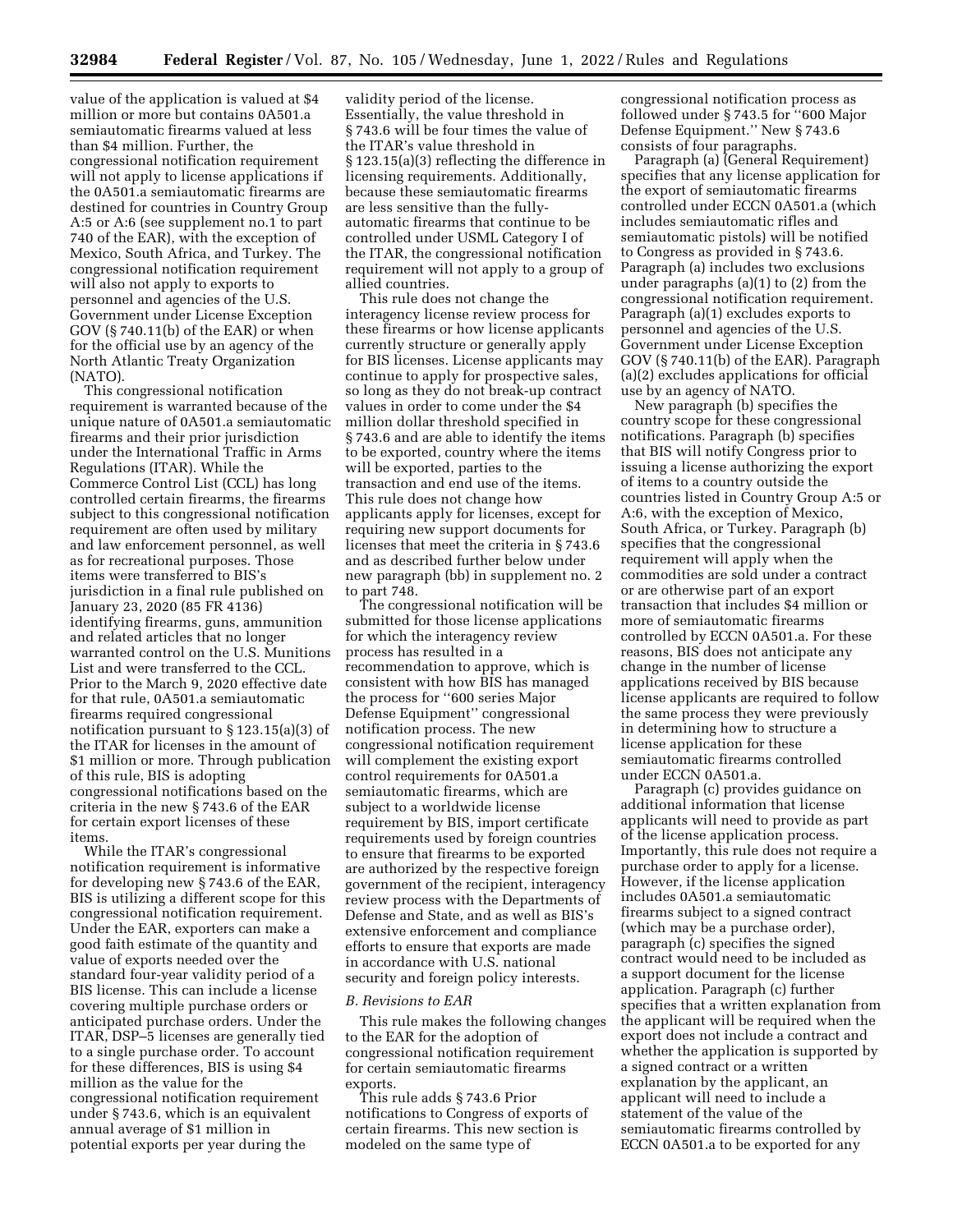proposed export described in paragraph (b) of § 743.6.

This final rule also adds two anticircumvention sentences to the end of paragraph (c) to make license applicants aware that they are prohibited from splitting license applications in order to try to circumvent the congressional notification process. This rule specifies that any activity intended to circumvent notification requirements is prohibited. The last sentence this rule adds to paragraph (c) provides illustrative examples of such prohibited activities, such as the splitting or structuring of contracts to avoid exceeding applicable notification dollar value limits.

The dollar value threshold of \$4 million or more will only be based on the portion of the license application for semiautomatic firearms controlled by ECCN 0A501.a. Paragraph (c) specifies that license applications for semiautomatic firearms controlled by ECCN 0A501.a may include other nonautomatic firearms, shotguns, other 0x5zz items, or other items subject to the EAR. As noted above, BIS does not intend for license applicants to change their behavior for how they are currently structuring licenses, so this rule adds text to paragraph (c) to make it clear to license applicants that they may and are encouraged to continue with their current license application practices of including other firearms related items on license applications. However, to make this process more manageable for BIS, this rule specifies under paragraph (c) that the applicant must clearly identify the semiautomatic firearms controlled by ECCN 0A501.a. This requirement will assist BIS in identifying whether the license application requires congressional notification under § 743.6 and identifying the information that will need to be reported to Congress. As a conforming change to paragraph (c), this final rule also adds a new paragraph (bb) to supplement no. 2 to part 748— Unique Application and Submission Requirements of the EAR, so license applicants are aware of the additional support document requirements specified under § 743.6(c).

Finally, this final rule adds paragraph (d) (Additional information), to provide an email that license applicants may use to ask questions regarding new § 743.6. As noted above, this final rule adds a new paragraph (bb) (Semiautomatic firearms controlled under ECCN 0A501.a) to supplement no. 2 to part 746 to assist public understanding of the requirement in § 743.6(c). New paragraph (bb) specifies that for export license applications that require prior notifications to Congress of exports of

semiautomatic firearms controlled under ECCN 0A501.a under the criteria of § 743.6, the license applicant must include the information specified in § 743.6(c) of the EAR. This rule includes a parenthetical phrase in new paragraph (bb) to cross reference applicants back to § 743.6(c).

This rule also adds a new general restriction on the use of EAR license exceptions under § 740.2 Restrictions on all license exceptions by adding paragraph (a)(23). New paragraph (a)(23) specifies exports of semiautomatic firearms controlled by ECCN 0A501.a sold under a contract that includes \$4 million or more of such items are not eligible for any license exception other than exports to personnel and agencies of the U.S. Government under License Exception GOV (§ 740.11(b) of the EAR), for official use by an agency of NATO, or destined to a country listed in Country Groups A:5 or A:6 (see supplement no. 1 to part 740 of the EAR) except Mexico, South Africa, or Turkey. BIS added this restriction consistent with a similar license exception restriction that exists in § 740.2(a)(15) and (16) for ''600 Series Major Defense Equipment'' that requires congressional notification. New paragraph (a)(23) will ensure all exports that require a congressional notification under § 743.6 will require the submission of a BIS license with limited exceptions.

BIS notes that the vast majority of firearms exported require a BIS license to be obtained. The EAR license exceptions that are available for semiautomatic firearms (as well as other firearms under 0A501.a and .b) are limited and the terms of those license exceptions, such as License Exception BAG (limited to three individually owned firearms), License Exception TMP (exporting a firearm to a trade show or sending to servicing or repair under paragraphs (a)(5) or (a)(6) is limited to 75 firearms), or License Exception RPL, impose additional conditions on the use of license exceptions. In addition, the likelihood of a semiautomatic firearm controlled under 0A501.a being exported in the limited quantity required under the license exceptions described above and meeting or exceeding the \$4 million threshold would be extremely unlikely, unless each firearm was valued at a very high rate or there was some type of unusual circumstance, such as where a U.S. firearms manufacture had a defective product line that was exported to a distributor and all the firearms needed to be returned for warranty work for subsequent export. The only EAR license exception where a high dollar

value export is likely would be under License Exception GOV for the United States Government under paragraphs (b)(2)(ii), but that is already excluded from the congressional notification requirement because of the U.S, government end user.

### *C. Clarification to Existing Requirement for* ''*600 Series Major Defense Equipment*''

This rule also adds a new paragraph (aa) (''*600 Series Major Defense Equipment*''*)* to supplement no. 2 to part 748 to assist public understanding of the requirement in § 743.5(d). The longstanding requirement in § 743.5(d) was added to the EAR on April 16, 2013 (78 FR 22722), but BIS determined it would still be beneficial to license applicants to include a new paragraph (aa) in supplement no. 2 to part 748 to make it easier to find this requirement, similar to what is described above for new paragraph (bb). New paragraph (aa) specifies that for export license applications that require prior notifications to congress of exports of ''600 series major defense equipment'' under the criteria of § 743.5, the license applicant must include the information specified in § 743.5(d) of the EAR. This rule includes a parenthetical phrase to cross reference applicants back to  $§ 743.5(d).$ 

Lastly, as a clarification on the correct email address to use for ''600 Series Major Defense Equipment,'' this rule removes the email address of *[bis.compliance@bis.doc.gov](mailto:bis.compliance@bis.doc.gov)* in § 743.5(d) and adds a new email address of *mcd*\_*[compliance@bis.doc.gov](mailto:mcd_compliance@bis.doc.gov)* in its place.

#### Savings Clause

For the changes being made in this final rule, shipments of items removed from eligibility for a License Exception or export, reexport, or transfer (incountry) without a license (NLR) as a result of this regulatory action that were en route aboard a carrier to a port of export, reexport, or transfer (in-country), on July 18, 2022, pursuant to actual orders for export, reexport, or transfer (in-country) to or within a foreign destination, may proceed to that destination under the previous eligibility for a License Exception or export, reexport, or transfer (in-country) without a license (NLR).

Only license applications received on or after July 18, 2022 may be subject to congressional notification under § 743.6 of the EAR.

### **Export Control Reform Act of 2018**

On August 13, 2018, the President signed into law the John S. McCain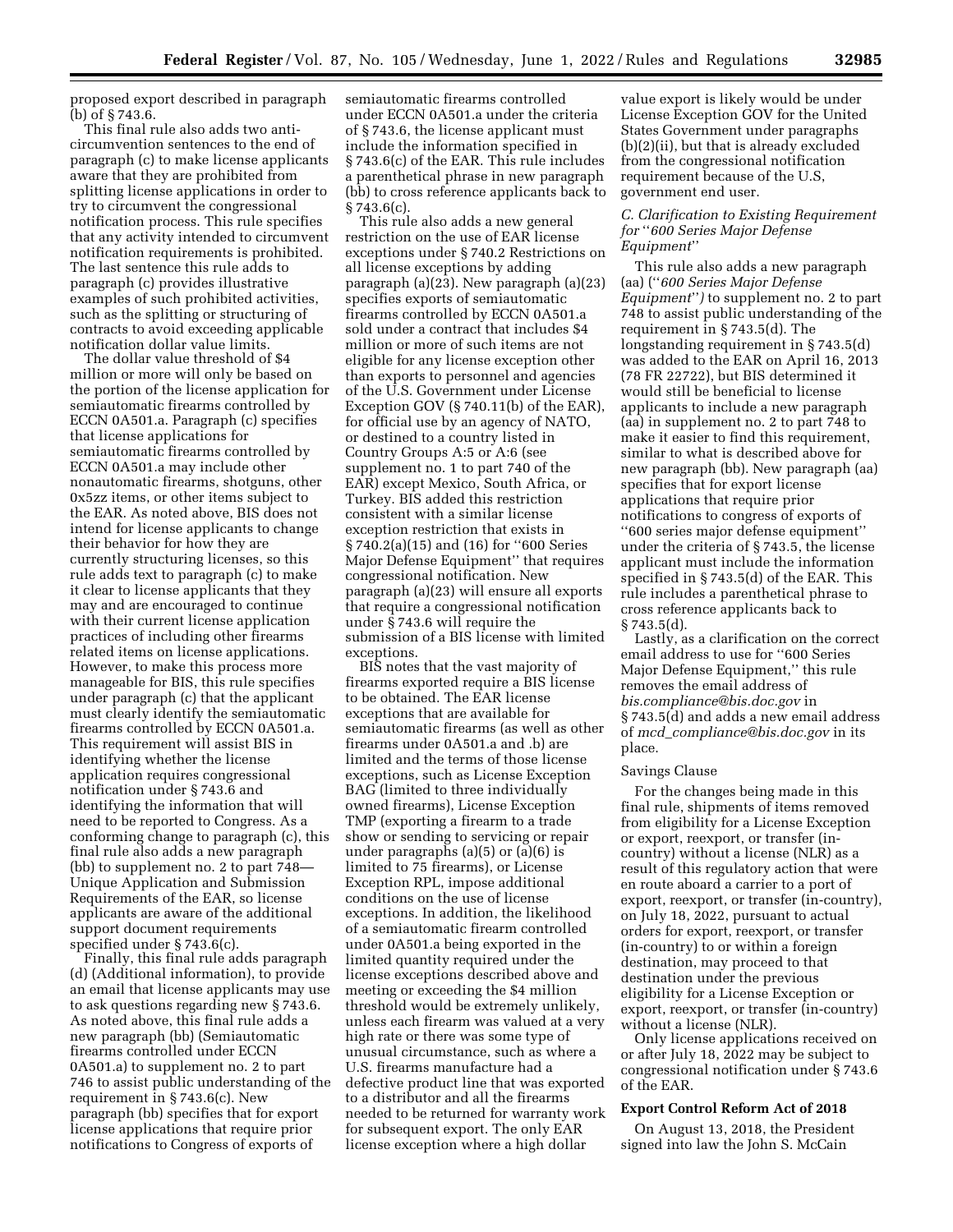National Defense Authorization Act for Fiscal Year 2019, which included the Export Control Reform Act of 2018 (ECRA) (codified, as amended, at 50 U.S.C. Sections 4801–4852). ECRA provides the legal basis for BIS's principal authorities and serves as the authority under which BIS issues this rule.

### **Rulemaking Requirements**

1. This final rule has been designated a ''significant regulatory action'', under Executive Order 12866.

2. Notwithstanding any other provision of law, no person is required to respond to or be subject to a penalty for failure to comply with a collection of information, subject to the requirements of the Paperwork Reduction Act of 1995 (44 U.S.C. 3501 *et seq.*) (PRA), unless that collection of information displays a currently valid Office of Management and Budget (OMB) Control Number. This regulation involves collections previously approved by OMB under control number 0694–0088, Simplified Network Application Processing System, which includes, among other things, license applications and commodity classifications, and carries a burden estimate of 29.6 minutes for a manual or electronic submission for a total burden estimate of 33,133 hours. Total burden hours associated with the PRA and OMB control number 0694–0088 are expected to increase as a result of this rule because of the new support document requirement for license applications that require congressional notification pursuant to the § 743.6 that this rule adds to supplement no. 2 to part 748 under paragraph (bb) (*Semiautomatic firearms controlled under ECCN 0A501.a*). BIS estimates that sixty of the current license applications that are submitted to BIS annually will require the support documents specified in paragraph (bb). Specifically, for export license applications that require prior notifications to congress of exports of semiautomatic firearms controlled under ECCN 0A501.a under the criteria of § 743.6, the exporter must include a copy of the signed contract or, if there is no contract, a written explanation from the applicant (including a statement of the value of the firearms controlled by ECCN 0A501.a to be exported) for any proposed export described in § 743.6(b) of the EAR. License applications for semiautomatic firearms controlled by ECCN 0A501.a may include other nonautomatic firearms, shotguns, other 0x5zz items, or other items subject to the EAR, but the applicant must clearly identify the

semiautomatic firearms controlled by ECCN 0A501.a. This support document requirement will make this process more manageable for BIS by having the applicant clearly identify the semiautomatic firearms controlled on a license application. BIS estimates the burden hours associated with this collection will increase by 20 hours (*i.e.,*  60 existing license applications that will now require these additional support documents × 20 minutes per response) for a total estimated cost increase of \$1,800 (*i.e.,* 60 hours × \$30 per hour). The \$30 per hour cost estimate for OMB control number 0694–0088 is consistent with the salary data for export compliance specialists currently available through *glassdoor.com*  (*glassdoor.com* estimates that an export compliance specialist makes \$55,280 annually, which computes to roughly \$26.58 per hour).

Lastly, this rule also adds a new paragraph (aa) (''*600 Series Major Defense Equipment*'') to supplement no. 2 to part 748 to assist public understanding of the requirement in § 743.5(d). The requirement in § 743.5(d) was added to the EAR on April 16, 2013 (78 FR 22722), but BIS determined it would still be beneficial to license applicants to also include a new paragraph (aa) in supplement no. 2 to part 748 to make it easier to find this requirement. BIS does not anticipate this change will result in a change in the burden hours under this collection because BIS would estimate no more than one existing license application per year would require this support document.

BIS is in the process of updating this information collection to account for the increase in burden hours and costs posed by this rule. Any comments regarding this collection of information, including suggestions for reducing the burden, may be submitted online at *[https://www.reginfo.gov/public/do/](https://www.reginfo.gov/public/do/PRAMain) [PRAMain](https://www.reginfo.gov/public/do/PRAMain)*. Find this particular information collection by using the search function and entering the title of the collection or the OMB Control Number.

3. This rule does not contain policies with federalism implications as that term is defined in Executive Order 13132.

4. Pursuant to section 1762 of ECRA, this action is exempt from the Administrative Procedure Act (APA) (5 U.S.C. 553) requirements for notice of proposed rulemaking, opportunity for public participation, and delay in effective date. While section 1762 of ECRA provides sufficient authority for such an exemption, this action is also independently exempt from these APA

requirements because it involves a military or foreign affairs function of the United States (5. U.S.C. 553(a)(1)).

5. Because a notice of proposed rulemaking and an opportunity for public comment are not required to be given for this rule by 5 U.S.C. 553, or by any other law, the analytical requirements of the Regulatory Flexibility Act, 5 U.S.C. 601, *et seq.,* are not applicable. Accordingly, no regulatory flexibility analysis is required and none has been prepared.

### **List of Subjects**

### *15 CFR Part 740*

Administrative practice and procedure, Exports, Reporting and recordkeeping requirements.

## *15 CFR Part 743*

Administrative practice and procedure, Reporting and recordkeeping requirements.

### *15 CFR Part 748*

Administrative practice and procedure, Exports, Reporting and recordkeeping requirements.

For the reasons stated in the preamble, parts 740, 743, and 748 of the Export Administration Regulations (15 CFR parts 730–774) are amended as follows:

### **PART 740—LICENSE EXCEPTIONS**

■ 1. The authority citation for 15 CFR part 740 continues to read as follows:

**Authority:** 50 U.S.C. 4801–4852; 50 U.S.C. 4601 *et seq.;* 50 U.S.C. 1701 *et seq.;* 22 U.S.C. 7201 *et seq.;* E.O. 13026, 61 FR 58767, 3 CFR, 1996 Comp., p. 228; E.O. 13222, 66 FR 44025, 3 CFR, 2001 Comp., p. 783.

■ 2. Section 740.2 is amended by adding paragraph (a)(23) to read as follows:

### **§ 740.2 Restrictions on all License Exceptions.**

 $(a) * * * *$ 

(23) Exports of semiautomatic firearms controlled by ECCN 0A501.a sold under a contract or otherwise part of an export that includes \$4,000,000 or more of such items are not eligible for any license exceptions except to personnel and agencies of the U.S. Government under License Exception GOV (§ 740.11(b) of the EAR), for official use by an agency of NATO, or where a license exception would otherwise be available for the export of such items to a country listed in Country Groups A:5 or A:6 (see supplement no. 1 to part 740 of the EAR) except Mexico, South Africa, or Turkey.

\* \* \* \* \*